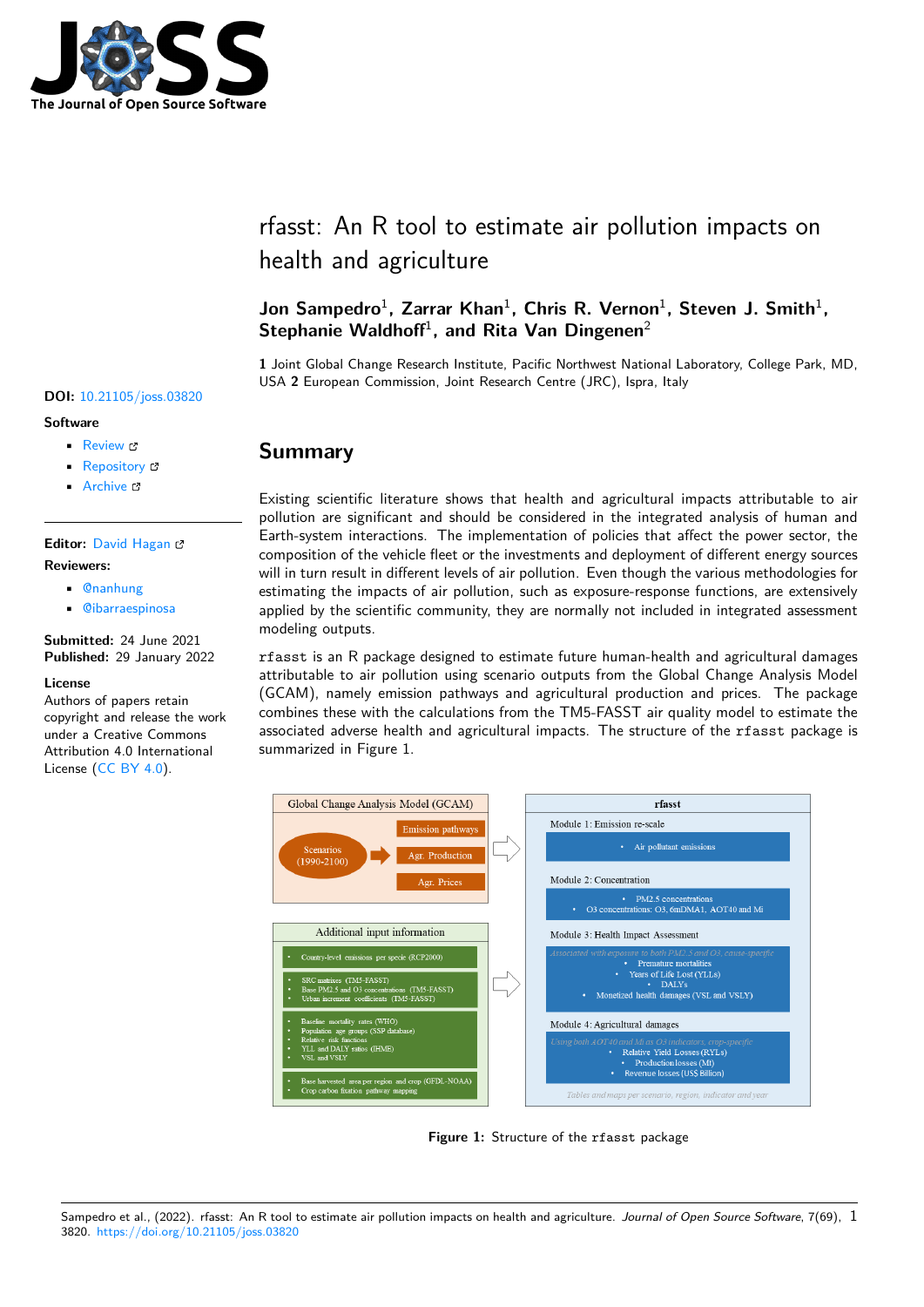

rfasst can be accessed via the web at the public domain https://github.com/JGCRI/rfasst. The following code is a simplified example that shows how to run the package. In addition, we provide an R vignette step-by-step tutorial for users to get started with rfasst which is accessible here: Tutorial.

```
install.packages("devtools")
library(devtools)
devtools::install_github("JGCRI/rfasst")
library(rfasst)
```

```
db_path<-"path/to/my-gcam-database"
query_path<-"path/to/queries_rfasst.xml"
db_name<-"my-gcam-database"
prj_name<-"my-project.dat"
scen_name<-"name of the GCAM scenario"
queries<-queries_rfasst.xml
```

```
# Using the m1_emissions_rescale function as a representative example.
# All the functions are listed in the documentation vignettes.
m1 emissions rescale(db path,query path,db name,prj name,
             scen_name, queries, saveOutput=T, map=T)
```
# **Statement of need**

According to the World Health Organization's (WHO) Ambient air quality database, more than 90% of people breathe unhealthy air at a global level. Therefore, premature mortality associated with air pollution is one of the biggest threats for human health, accounting for more than 8 million deaths globally per year (Burnett et al., 2018), but heavily concentrated in developing Asia. Likewise, air pollution leads to a signifi[cant decrease of crop yields. O](https://www.who.int/data/gho/data/themes/topics/topic-details/GHO/ambient-air-pollution)zone, which is formed by the reaction of air pollutants with solar radiation, is considered the most hazardous pollutant for crop yields (Emberson et al., 2018). Current high ozone concentration levels entail substantial economic damages [and would increase p](#page-4-0)ressures on several measures associated with food security (Van Dingenen et al., 2009). The integration of these effects into integrated assessment models, such as GCAM, can provide valuable insights for scenario analysis.

The GCAM model (Calvin et al., 2019), developed at the Joint Global Change Research Institute (JGCRI), is an integra[ted assessment multi-sector](#page-5-0) model designed to explore human and Earth-system dynamics. For each scenario representing an alternate future, GCAM reports a full suite of emissions of greenhouse gases and air pollutants, by region and time period through 2100. GCA[M outputs also incl](#page-4-1)ude regional agricultural production projections for a range of crops, detailed in online documentation. However, GCAM does not include the atmospheric and meteorological information required to translate the greenhouse gas and air pollutant emissions into particulate matter  $(PM_{2.5})$  and ozone  $(O_3)$  concentration levels. This transformation from emissions to concentration is addressed by full chemistry models or by simplified air quality emulators, s[uch as TM5-FA](https://github.com/JGCRI/gcam-doc/blob/gh-pages/aglu.md)SST (Van Dingenen et al., 2018). These concentration levels are the inputs for the exposure-response functions that are normally used to calculate adverse human-health and agricultural effects associated with exposure to *PM*2*.*<sup>5</sup> and  $O_3$ .

Therefore, the combined use of these models, which is th[e essence of](#page-5-1) rfasst, is a powerful methodology to estimate a consistent range of health and agricultural damages and the cobenefits associated with different strategies or climate policies, that complements existing models and methods. Historically, the assessment of air pollution and the subsequent impacts

Sampedro et al., (2022). rfasst: An R tool to estimate air pollution impacts on health and agriculture. *Journal of Open Source Software*, 7(69), 23820. https://doi.org/10.21105/joss.03820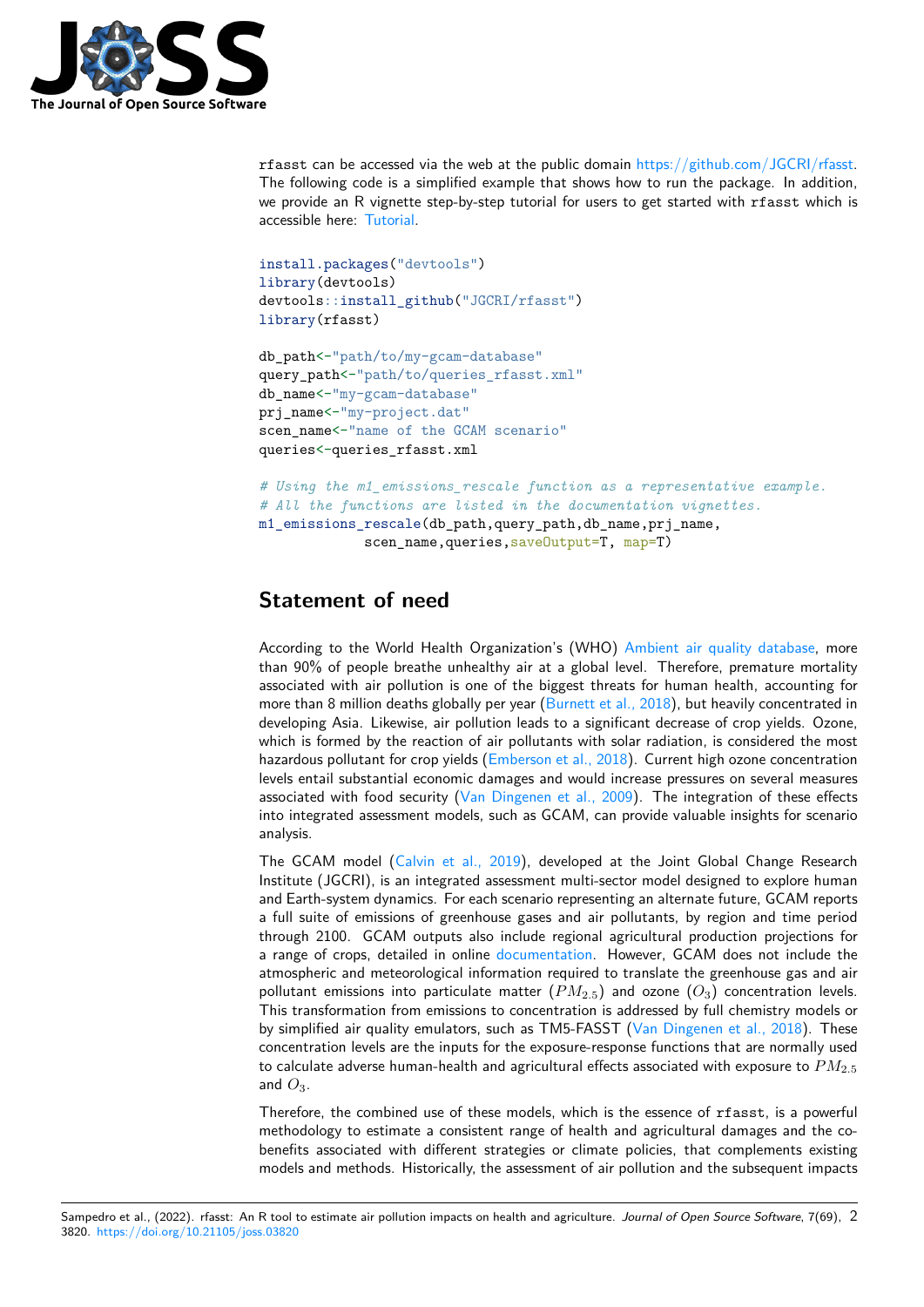

has been developed with global chemical transport models (CTMs) such as GEOS-Chem (Bey et al., 2001) or the The Community Multiscale Air Quality Modeling System (CMAQ; Appel et al. (2021)). These models combine atmospheric, meteorological, and land-use data with anthropogenic emissions, which can be extracted from global emissions inventories, such as The Emissions Database for Global Atmospheric Research (EDGAR; Crippa et al. (20[16\)\)](#page-3-0) [or The Com](#page-3-0)munity Emissions Data System (CEDS; Hoesly et al. (2018)), or genera[ted by](#page-3-1) [additi](#page-3-1)o[nal to](#page-3-1)ols, namely SMOKE (Baek  $\&$  Seppanen, 2021) or EmissV (Schuch et al., 2018). While these CTMs provide detailed outputs, they are also computationally expensive, so they have limited application for either rapid assessment or evaluation of [multiple scen](#page-4-2)ar[ios.](#page-4-2) A number of air quality tools and emulators, such as T[M5-FASST \(V](#page-4-3)a[n Din](#page-4-3)genen et al., 2018), BenMap (Sacks et al., 2018), SH[ERPA \(Clappier et al., 20](#page-3-2)15) or AirQ[+ \(WHO, 2018\), hav](#page-5-2)e been developed to allow faster estimation of air pollution levels and associated impacts for global or regional changes in emission levels. rfasst contributes to this set of tools by making the already widely used TM5-FASST tool available as a[n easily accessible](#page-5-1) R package that can b[e readily used for a](#page-4-4)ir pollution [and impact assessmen](#page-4-5)t of alternat[ive "what-if"](#page-5-3) global scenarios.

Prior to the development of this package, we have used GCAM and TM5-FASST to analyze these co-benefits in different studies. We showed that health co-benefits attributable to air pollution are larger than mitigation costs for different technological scenarios consistent with the 2°C target of the Paris Agreement (Sampedro, Smith, et al., 2020). Previously, we demonstrated that these health co-benefits outweigh mitigation costs in multiple decarbonization scenarios based on different emissions abatement efforts across regions (Markandya et al., 2018). In addition, we have applied this methodology to show how high *O*<sup>3</sup> levels generate substantial crop losses and, subsequently, neg[ative economic impacts in the a](#page-4-6)gricultural sector (Sampedro, Waldhoff, et al., 2020). Taking all these results into consideration, we understand that a tool that systematically addresses air pollution driven human-health a[nd agricultural](#page-4-7) [damages](#page-4-7) within an integrated assessment modeling framework, is a significant contribution to this community, and of interest for a range of stakeholders, particularly for the designers [of alternative transition strategies.](#page-4-8)

# **Functionality**

The package includes several functions that have been classified in four different modules. Note that all the functions are listed in the Tutorial, which includes individual documentation pages for each of these modules.

- Module 1: Static downscaling of GCAM emissions to country-level and re-aggregation into a new regional distribution (co[nsistent](https://jgcri.github.io/rfasst/) with TM5-FASST), and some additional pollutant-related adjustments (e.g., organic carbon to organic matter).
- Module 2: Calculation of regional fine particulate matter (*PM*2*.*5) and ozone (*O*3) concentration levels using different indicators.
- Module 3: Estimation of health impacts attributable to *PM*2*.*<sup>5</sup> and *O*<sup>3</sup> exposure. The package reports both physical damages, such as premature mortality, years of life lost (YLLs), and disability adjusted life years (DALYs), and the associated monetized damages based on the Value of Statistical Life (VSL).
- $\bullet$  Module 4: Estimation of agricultural damages attributable to  $O_3$  exposure, including relative yield losses (RYLs) and losses in agricultural production and revenue (*Revenue* =  $Prod \cdot Price$ ).

The package also includes additional input information, namely constant values and mapping files, that need to be read in for running the different functions and can be modifiable by the user. The Tutorial explains which values can be changed within each module. These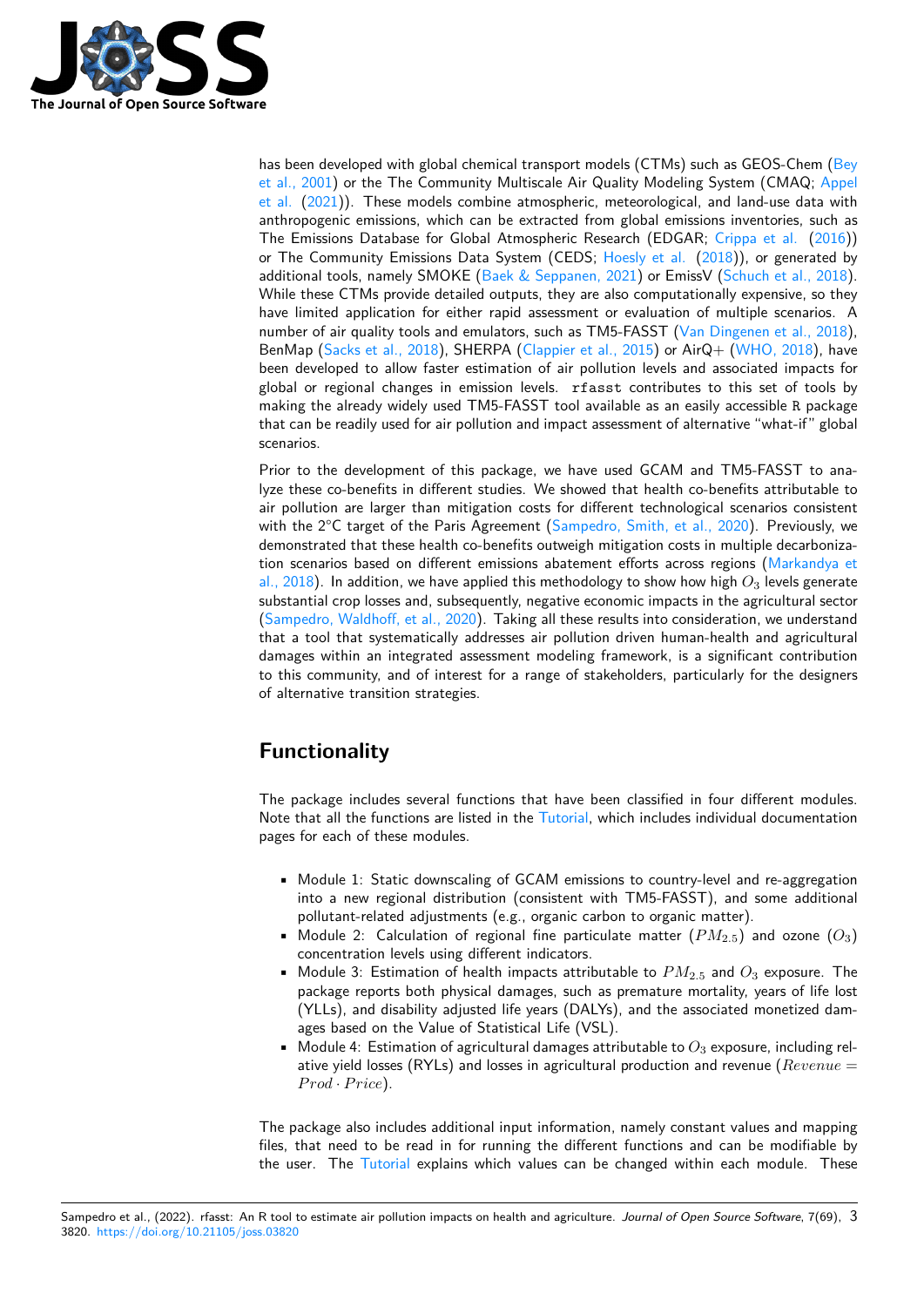

include the time horizon (from 2010 to 2100 in 10-year periods,  $+2005$ ), the crop categories to be included in the analysis (see  $K$ yle et al. (2011) for a detailed mapping of GCAM crop categories), the coefficients or counterfactual values for the exposure-response functions (both for health and agricultural damages), the base Value of Statistical Life (VSL) or Value of Statistical Life Year (VSLY), and additional ancillary information.

The outputs generated by the packag[e consist of b](#page-4-9)o[th com](#page-4-9)ma-separated values (CSV) files and maps (as Portable Network Graphic files) that can be controlled by the user. If the parameter saveOutput is set to TRUE, the function writes a CSV file with the selected outcome in the corresponding sub-directory. In addition, if map is set to TRUE, the function generates a suite of maps and animations for the corresponding output. We note that these maps are generated using the rmap package, documented in the following website. As an example, the following Figure 2 shows the average *PM*2*.*<sup>5</sup> concentration levels per region, for a GCAM-v5.3 reference scenario.



**Figure 2:** *PM*2*.*<sup>5</sup> concentration per country and period in a reference scenario (ug/m3)

Finally, the package is continually being developed to address science objectives and some additional features are scheduled for future releases. For example, an alternative dynamic GDP-based downscaling technique for re-scaling GCAM emissions in Module 1 (as developed in Gidden et al. (2019)), additional age-specific functions for the health impact assessment, as well as a more flexible structure, to allow users to be able to read in emission pathways from different models.

# **A[cknowledgem](#page-4-10)ents**

The research described in this paper was conducted under the Laboratory Directed Research and Development Program at Pacific Northwest National Laboratory, a multiprogram national laboratory operated by Battelle for the U.S. Department of Energy. The views and opinions expressed in this paper are those of the authors alone.

# **References**

- Appel, K. W., Bash, J. O., Fahey, K. M., Foley, K. M., Gilliam, R. C., Hogrefe, C., Hutzell, W. T., Kang, D., Mathur, R., Murphy, B. N., & others. (2021). The community multiscale air quality (CMAQ) model versions 5.3 and 5.3. 1: System updates and evaluation. *Geoscientific Model Development*, *14*(5), 2867–2897. https://doi.org/10.5194/gmd-14-2867-2021
- <span id="page-3-1"></span>Baek, B. H., & Seppanen, C. (2021). *CEMPD/SMOKE: SMOKE v4.8.1 Public Release (January 29, 2021)* (Version SMOKEv481\_Jan2021) [Computer software]. Zenodo. https: //doi.org/10.5281/zenodo.4480334
- <span id="page-3-2"></span><span id="page-3-0"></span>Bey, I., Jacob, D. J., Yantosca, R. M., Logan[, J. A., Field, B. D., Fiore, A. M., Li, Q.,](https://doi.org/10.5194/gmd-14-2867-2021) Liu, H. Y., Mickley, L. J., & Schultz, M. G. (2001). Global modeling of tropospheric chemistry with assimilated meteorology: Model description and evaluation. *Jour[nal of](https://doi.org/10.5281/zenodo.4480334) [Geophysical Research: Atmospheres](https://doi.org/10.5281/zenodo.4480334)*, *106*(D19), 23073–23095. https://doi.org/10.1029/ 2001JD000807

Sampedro et al., (2022). rfasst: An R tool to estimate air pollution impacts on health and agriculture. *Journal of O[pen Source Software](https://doi.org/10.1029/2001JD000807)*, 7(69), 43820. https://doi.org/10.21105/joss.03[820](https://doi.org/10.1029/2001JD000807)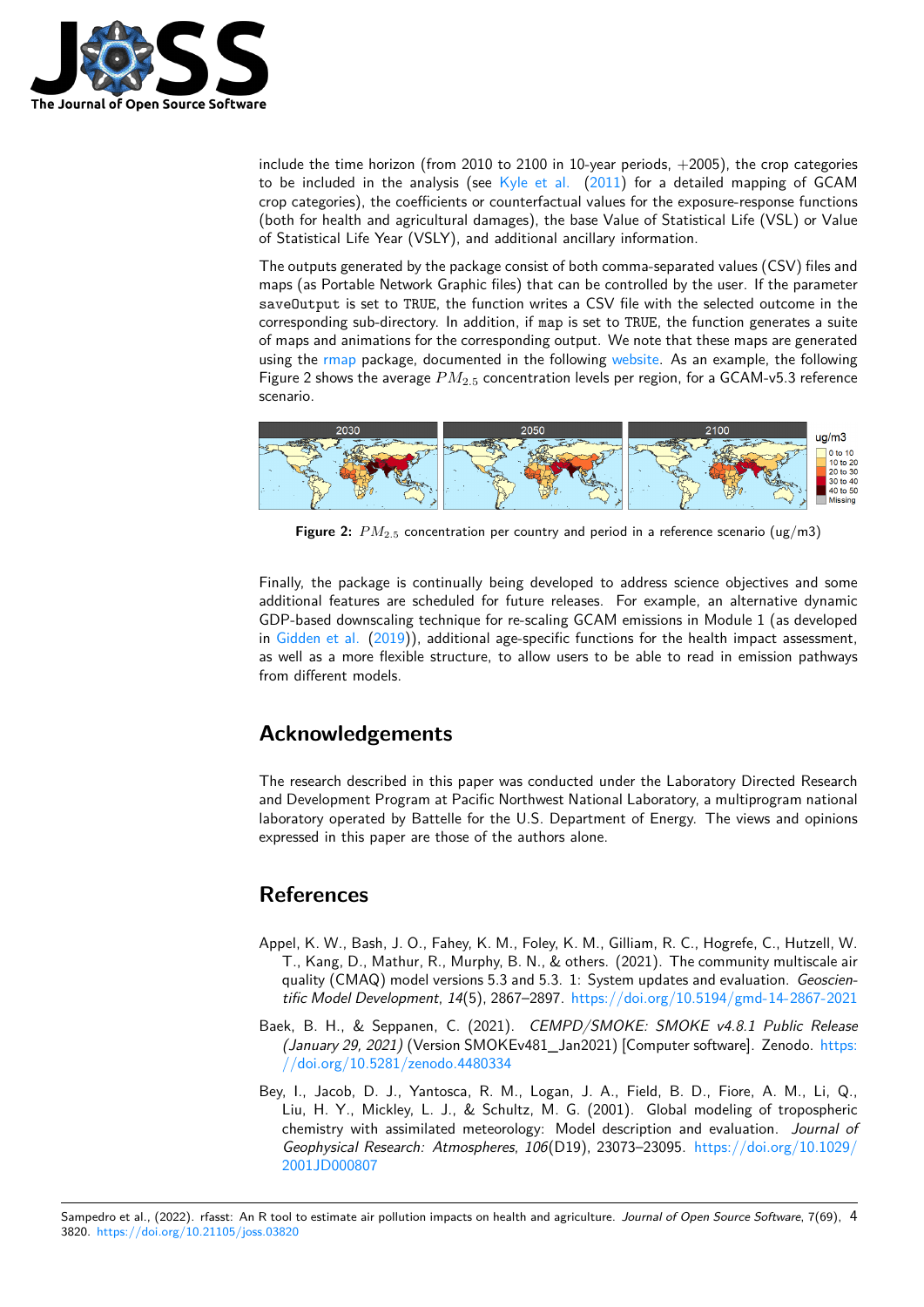

- Burnett, R., Chen, H., Szyszkowicz, M., Fann, N., Hubbell, B., Pope, C. A., Apte, J. S., Brauer, M., Cohen, A., Weichenthal, S., & others. (2018). Global estimates of mortality associated with long-term exposure to outdoor fine particulate matter. *Proceedings of the National Academy of Sciences*, *115*(38), 9592–9597. https://doi.org/10.1073/pnas. 1803222115
- <span id="page-4-0"></span>Calvin, K., Patel, P., Clarke, L., Asrar, G., Bond-Lamberty, B., Cui, R. Y., Di Vittorio, A., Dorheim, K., Edmonds, J., Hartin, C., & others. (2019). GCAM v5. 1: Representing the linkages between energy, water, land, climate, a[nd economic systems.](https://doi.org/10.1073/pnas.1803222115) *Geosci[entific Mode](https://doi.org/10.1073/pnas.1803222115)l Development (Online)*, *12*(PNNL-SA-137098). https://doi.org/10.5194/ gmd-12-677-2019
- <span id="page-4-1"></span>Clappier, A., Pisoni, E., & Thunis, P. (2015). A new approach to design source–receptor relationships for air quality modelling. *Environmental Modellin[g & Software](https://doi.org/10.5194/gmd-12-677-2019)*, *74*, 66–74. [https://doi.org/10](https://doi.org/10.5194/gmd-12-677-2019).1016/j.envsoft.2015.09.007
- <span id="page-4-5"></span>Crippa, M., Janssens-Maenhout, G., Dentener, F., Guizzardi, D., Sindelarova, K., Muntean, M., Van Dingenen, R., & Granier, C. (2016). Forty years of improvements in european air [quality: Regional policy-industry interactions w](https://doi.org/10.1016/j.envsoft.2015.09.007)ith global impacts. *Atmospheric Chemistry and Physics*, *16*(6), 3825–3841. https://doi.org/10.5194/acp-16-3825-2016
- <span id="page-4-2"></span>Emberson, L. D., Pleijel, H., Ainsworth, E. A., Van den Berg, M., Ren, W., Osborne, S., Mills, G., Pandey, D., Dentener, F., Büker, P., & others. (2018). Ozone effects on crops and consideration in crop models. *[European Journal of Agronomy](https://doi.org/10.5194/acp-16-3825-2016)*, *100*, 19–34. https://doi.org/10.1016/j.eja.2018.06.002
- Gidden, M. J., Riahi, K., Smith, S. J., Fujimori, S., Luderer, G., Kriegler, E., Vuuren, D. P. van, Berg, M. van den, Feng, L., Klein, D., & others. (2019). Global emissions pathways under different socioeconomic scenarios for use in CMIP6: A dataset of harmonized emissions [trajectories through the end of the centu](https://doi.org/10.1016/j.eja.2018.06.002)ry. *Geoscientific Model Development*, *12*(4), 1443–1475. https://doi.org/10.5194/gmd-12-1443-2019
- <span id="page-4-10"></span>Hoesly, R. M., Smith, S. J., Feng, L., Klimont, Z., Janssens-Maenhout, G., Pitkanen, T., Seibert, J. J., Vu, L., Andres, R. J., Bolt, R. M., & others. (2018). Historical (1750–2014) anthropogenic emissions of reactive gases and aerosols from the community emissions data system (CEDS). *[Geoscientific Model Development](https://doi.org/10.5194/gmd-12-1443-2019)*, *11*(1), 369–408. https://doi.org/10. 5194/gmd-11-369-2018
- <span id="page-4-3"></span>Kyle, G. P., Luckow, P., Calvin, K. V., Emanuel, W. R., Nathan, M., & Zhou, Y. (2011). *GCAM 3.0 agriculture and land use: Data sources and methods*. https:[//doi.org/10.2172/](https://doi.org/10.5194/gmd-11-369-2018) [1036082](https://doi.org/10.5194/gmd-11-369-2018)
- <span id="page-4-9"></span>Markandya, A., Sampedro, J., Smith, S. J., Van Dingenen, R., Pizarro-Irizar, C., Arto, I., & González-Eguino, M. (2018). Health co-benefits from air polluti[on and mitigation costs of](https://doi.org/10.2172/1036082) the paris agreement: A modelling study. *The Lancet Planetary Health*, *2*(3), e126–e133. [https://d](https://doi.org/10.2172/1036082)oi.org/10.1016/s2542-5196(18)30029-9
- <span id="page-4-7"></span>Sacks, J. D., Lloyd, J. M., Zhu, Y., Anderton, J., Jang, C. J., Hubbell, B., & Fann, N. (2018). The environmental benefits mapping and analysis program–community edition (BenMAP–CE): A tool to estimate the health and economic benefits of reducing air pollution. *[Environmental Modelling & Software](https://doi.org/10.1016/s2542-5196(18)30029-9)*, *104*, 118–129. https://doi.org/10.1016/j. envsoft.2018.02.009
- <span id="page-4-4"></span>Sampedro, J., Smith, S. J., Arto, I., Gonzalez-Eguino, M., Markandya, A., Mulvaney, K. M., Pizarro-Irizar, C., & Van Dingenen, R. (2020). Health co-benefits and mitigation costs as per the paris agreement under different technological [pathways for energy supply.](https://doi.org/10.1016/j.envsoft.2018.02.009) *[Environment Interna](https://doi.org/10.1016/j.envsoft.2018.02.009)tional*, *136*, 105513. https://doi.org/10.1016/j.envint.2020.105513
- <span id="page-4-8"></span><span id="page-4-6"></span>Sampedro, J., Waldhoff, S. T., Van de Ven, D.-J., Pardo, G., Van Dingenen, R., Arto, I., Del Prado, A., & Sanz, M. J. (2020). Future impacts of ozone driven damages on